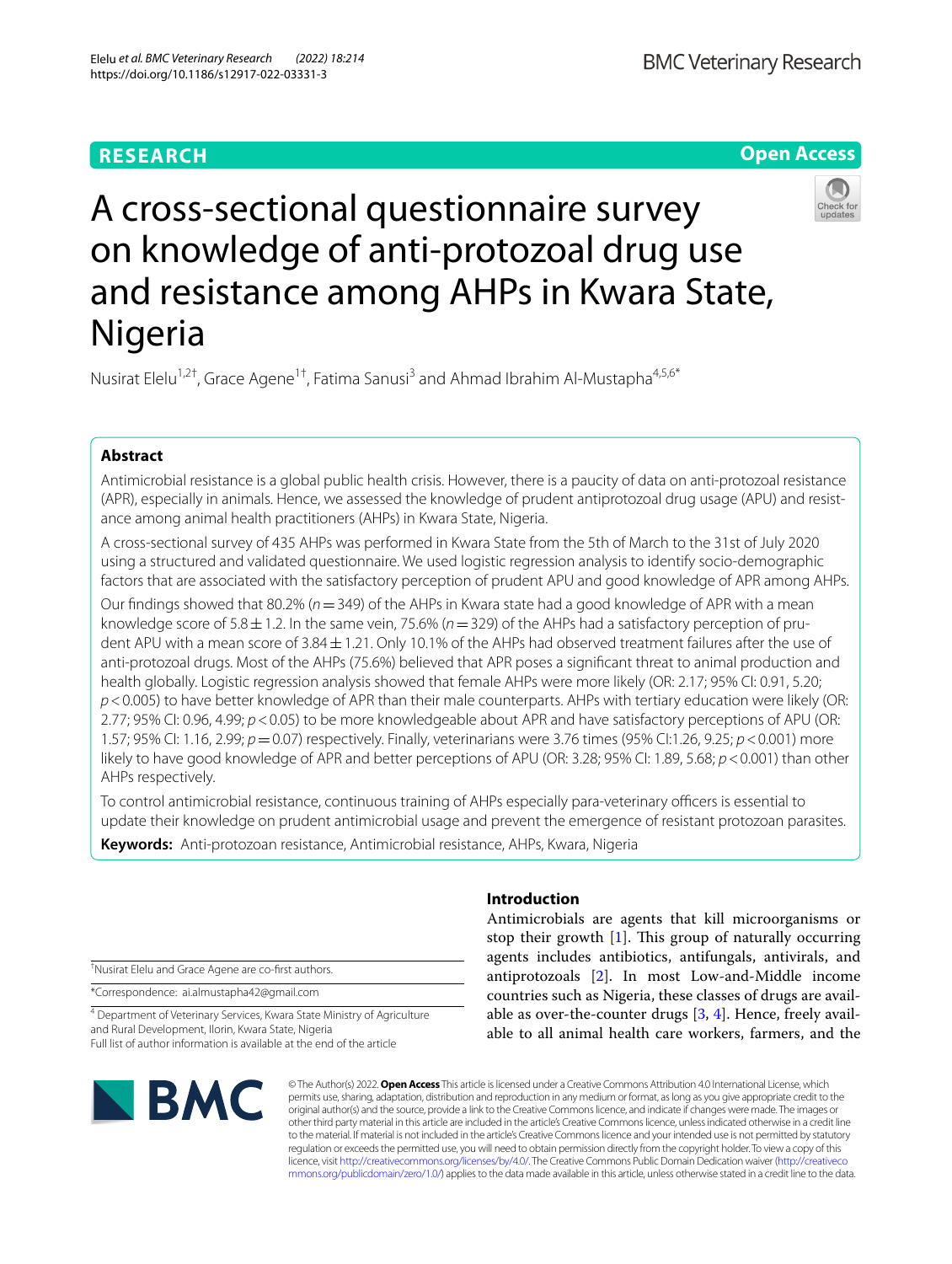However, with the advent of anti-microbial agents, the world recorded a surge in the resistance to these agents [[7–](#page-6-6)[11\]](#page-7-0). It is estimated that by 2050, antimicrobial resistance (AMR) will result in the death of 10 million persons annually if no concerted global actions are not taken [\[12](#page-7-1)]. For instance, chloroquine-resistant *Plasmodium falciparum* have been recorded in the late 1950s in the US. In Nigeria, resistance to antiprotozoal drugs in animals has been reported as far back as 1967 [[13\]](#page-7-2). Similarly, Jones and Davies reported resistance against homidium and isometamedium in 1981 in cows [\[14](#page-7-3)]. Since then, several other studies have identifed resistant protozoan parasites in animals. Simo et al. identifed diminazene aceturate resistant trypanosomes in tsetse fly in Cameroon [[15](#page-7-4)] whereas Obi et al. detected multi-drug resistant *Trypanosoma* isolates in South Eastern Nigeria [\[16\]](#page-7-5) and other countries [\[17](#page-7-6)].

Generally, it is believed that the illicit use of veterinary antimicrobials, as well as acaricides in food animals, meant for human consumption has played a key role in the development of AMR in animals which poses a serious threat to public health [\[18](#page-7-7), [19](#page-7-8)]. In addition, it has an indirect impact on human health via the occurrence of drug residues in animal products [\[20](#page-7-9)]. Anti-protozoal drug resistance occurs either via natural selection or due to selection pressure as a result of sub-therapeutic doses of antimicrobials. Hence, drug-resistance genes in these pathogens (bacteria, viruses, parasites, etc.) inactivates drugs and make them inefective [[1\]](#page-6-0). Resistance to antiprotozoals has been via two main mechanisms: resistance-associated mutations in the protozoan parasite and selective pressure  $[15]$ . The selective pressure has been attributed to poor diagnosis (including laboratory confrmation) of most protozoal diseases, improper use of antiprotozoal drugs, poor drug quality, and non-compliance with the standard treatment regimen. In addition, the use of sub-therapeutic doses as a prophylactic treatment in animals has contributed to the development of resistance in these pathogens [\[20](#page-7-9)].

In Kwara State (Nigeria), animal health practitioners (AHPs) usually treat most species of domestic animals ranging from equids (horses), ruminants (cattle, sheep, and goats), pigs, small animals (dogs, cats, and rabbits) and poultry. The most available antiprotozoal drugs in Kwara are diminazene aceturate, amprolium, sulpha drugs, and diclazuril amongst others. However, there is a paucity of information on the perception of AHPs about prudent antiprotozoal drug usage (APU) and their knowledge of antiprotozoal drug resistance (APR). Hence, this study assessed the perception of AHPs on prudent APU and their knowledge of APR.

#### **Material and methods**

#### **Ethical clearance**

The ethical approval for the study was obtained from the ethical review committee of the Faculty of Veterinary Medicine, University of Ilorin, Nigeria (reference number: UERC/FVM/2021/011). Finally, written informed consent was sought from the respondents, and participants could decline participation or opt-out at any time.

# **Study area**

This study was carried out in Kwara State, North Central Nigeria. The state has a landmass of  $32,500 \text{km}^2$  and a human population of  $3,599,800$  million  $[21]$ . The state connects the Northern and Southern parts of Nigeria and is readily accessible to all parts of the country by air, road, and rail transportation. In Kwara state, antiprotozoals are available as over-the-counter drugs and several brands and combinations (in combination with antibiotics and vitamins) are available.

#### **Questionnaire design**

The raw data for this study was obtained from the animal health workers using a semi-structured pre-validated questionnaire. The questionnaire was designed for this study and was validated by two independent academic examiners to ascertain the instruments' face validity, content, and technical hitches. Furthermore, we assessed the reliability of the survey instrument using the Cronbach Alpha test (with a score of 0.7). Finally, the questionnaire was pre-tested on twenty AHPs before the deployment of the final version for data collection. The results of the pre-test were not included in the final analysis. The questionnaire was designed in the English language.

The questions contained 27 questions that were grouped into three sections: a). Respondents' demographic information. b) knowledge and perception of antiprotozoal drug prescription and use. This section examined the respondent's knowledge of antiprotozoal drugs, their indication, the access and affordability of these drugs, and their perceived efficacy. Finally, section C assessed the knowledge of antiprotozoal drug resistance among AHPs (Supplementary fle [1\)](#page-6-7).

#### **Survey methodology**

This study was conducted as a cross-sectional survey of AHPs (veterinarians, clinical year veterinary students, food animal producers, and animal health workers) in Kwara State. The survey was available from the 5th of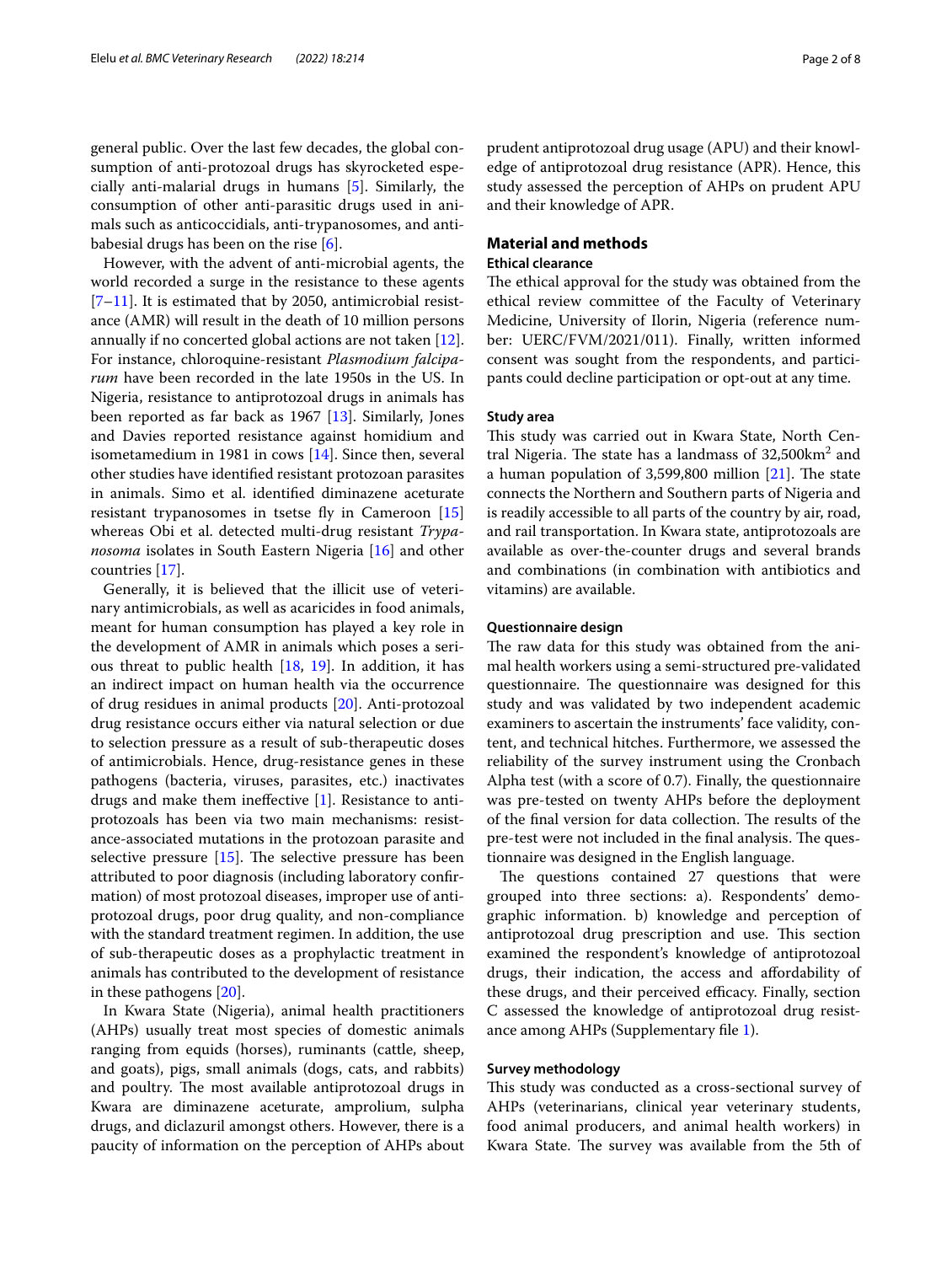March to the 31st of July 2020. The questionnaire was administered as a one-on-one interview and also via online social media platforms (WhatsApp, Facebook, E-mail, and telegram) to ease administration to other AHPs. Our inclusion criteria were age (18 years and above), location (Kwara State), and occupation (AHPs).

#### **Study participants**

The sample size (study participants) was calculated using the EPI-INFO (version 7.3.1) statistical software. Due to the paucity of information on the knowledge of AHPs in Kwara State, we assumed that 50% of all AHPs will rationally use antiprotozoals and would be aware of APR. Hence using the 50% prevalence rate at 95% CI, we computed that a minimum of 384 respondents was required. To prevent clustering of responses and increase the intracluster variability, we administered the survey instrument to AHPs individually.

#### **Data analysis**

The data obtained from this survey were analyzed using Statistical Package for Social Sciences (SPSS) version 2016 (IBM Corp., Armonk, N.Y., USA). Data on knowledge and perception measures of respondents on antiprotozoal drug prescription, usage, and resistance were summarized by descriptive statistics such as frequency and percentage.

To determine if AHPs had a satisfactory perception of prudent antiprotozoal usage (APU), and determine their knowledge of antiprotozoal drug resistance, a numeric scoring system was used. Briefy, we added the scores from the two variables independently. The perception of prudent APU was graded on a 5-item scale whereas the knowledge of APR was scored on a 7-item scale. A correct response attracted a score of 1, while an incorrect response attracted a score of 0. Both variables (the perception of APU and knowledge of APR) were then categorized as adequate (satisfactory) and inadequate (unsatisfactory) using 50% of the maximum obtainable score as the cut-off. Hence, AHPs that had a cumulative score between 4–5 and 4–8 respectively were graded to have an adequate perception of APU and adequate knowledge level on APR whereas those that scored between 0–3 points were graded to have an inadequate perception of APU and inadequate knowledge of APR respectively. We used the Chi-square test to evaluate the association between sociodemographic variables and adequate/inadequate knowledge of antiprotozoal drug resistance at a 95% confidence interval  $(p$ -value < 0.05 was considered signifcant). Statistically signifcant variables were entered into a logistic regression model (univariable and multivariable) to determine the odds ratio at a 95% CI.

#### **Results**

Of the 435 AHPs included in this study,  $67.6\%$  ( $n=294$ ) were male. Almost half (49.2%) of the respondents were aged between 20–29 years. The median age was 28 years with a range of 20 to 61. Veterinarians accounted for 39.5% of all AHPs and 92.6% of the respondents had tertiary education (Table [1\)](#page-2-0).

# **Knowledge of antiprotozoal drug prescription and usage (***n***=435) among AHPs in Kwara State**

Of the 435 AHPs included in this survey, most of them (95.9%,  $n=417$ ) have used antiprotozoal drugs. The most frequently used antiprotozoal drugs among AHPs in Kwara state were: sulpha drugs (87%), diminazene aceturate (59%), amprolium (39%), diclazuril (39%), metronidazole (24%) amongst others that were infrequently used. A large number of respondents (78.6%) agree that unnecessary use of antiprotozoal drugs makes them less efective, while 79.8% know that the use of antiprotozoal without prescription promotes inappropriate use of antiprotozoal drugs (Fig. [1\)](#page-3-0). Furthermore, 83.0% knew that poor clinical diagnosis promotes inappropriate use of antiprotozoal drugs. The majority (78.9%) know that inadequate supervision of antiprotozoal use by qualifed health workers promotes inappropriate use of antiprotozoal drugs (Table [2\)](#page-3-1).

Most of the AHPs have used anti-protozoal drugs (APDs) in cows (32.3%, *n*=235), poultry (33.1%, *n*=241), and in small animals (18.5%, *n*=135) than in other animal species. Only 10.1%  $(n=44)$  of the AHPs in Kwara State had observed treatment failures and side efects (including mortality) after the use of anti-protozoal

<span id="page-2-0"></span>**Table 1** Socio-demographic features of AHPs included in this study  $(n=435)$ 

| <b>Demographics</b> | Category                                       | Frequency (%) |
|---------------------|------------------------------------------------|---------------|
| Gender              | Male                                           | 294 (67.6)    |
|                     | Female                                         | 141 (32.4)    |
| Job category        | Veterinarian                                   | 172 (39.5)    |
|                     | Clinical Year Veterinary Student               | 164(37.7)     |
|                     | Food Animal Producer                           | 60 (13.8)     |
|                     | Other Animal Health Worker                     | 39 (9.0)      |
| Age (years)         | 18-29                                          | 214 (49.2)    |
|                     | $30 - 39$                                      | 128 (29.4)    |
|                     | $40 - 49$                                      | 57 (13.1)     |
|                     | > 50                                           | 36(8.3)       |
| Level of Education  | Primary school                                 | 17(3.9)       |
|                     | Secondary school                               | 3(0.7)        |
|                     | Tertiary (polytechnics, Universities,<br>etc.) | 403 (92.6)    |
|                     | No formal education                            | 12(2.8)       |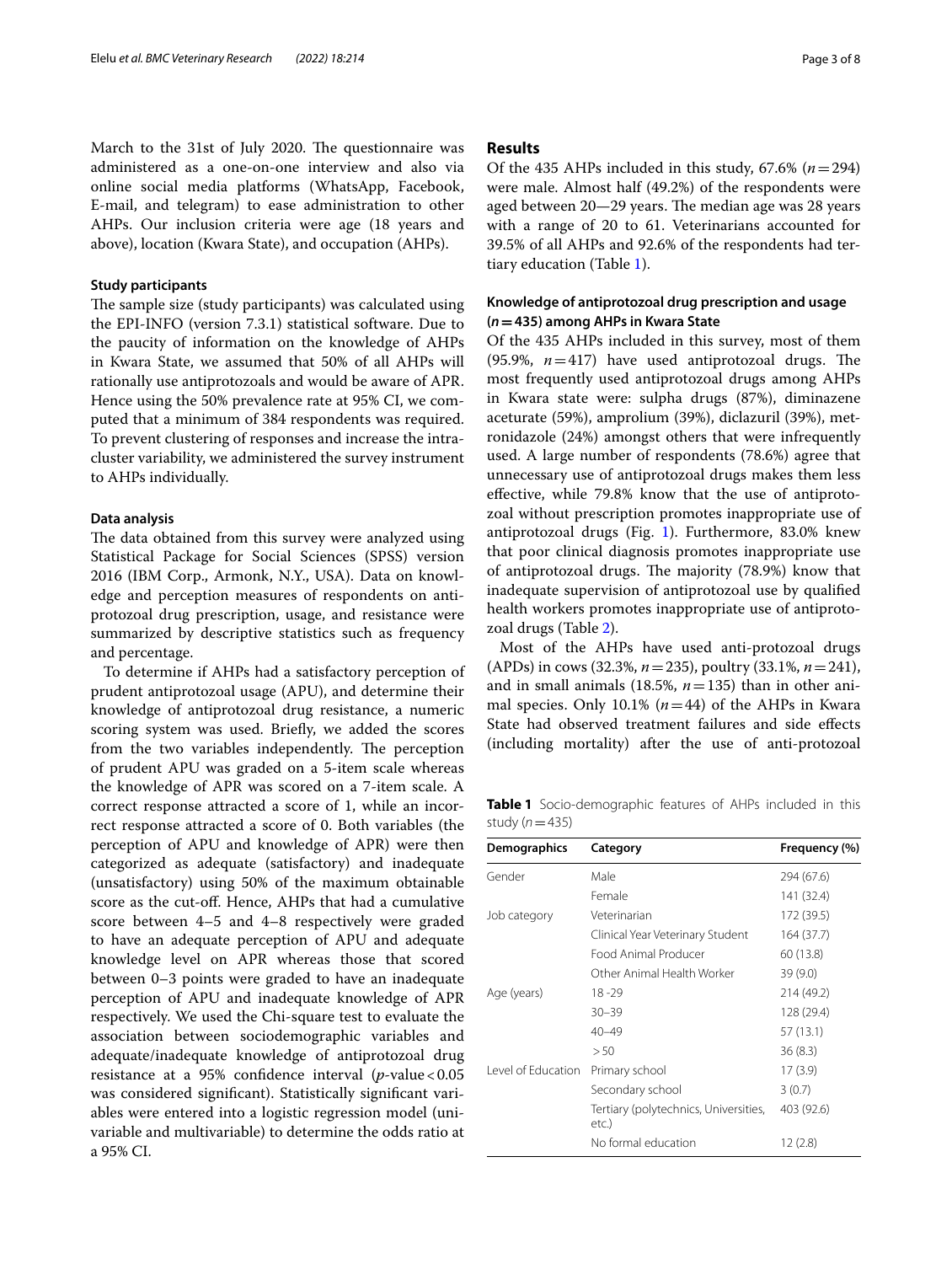



<span id="page-3-1"></span><span id="page-3-0"></span>**Table 2** Perception of prudent anti-protozoal usage among AHPs in Kwara State (*n*=435)

| Knowledge of Protozoal Drug Prescription and Use in Animal Health                                                                 | Frequency (%) |
|-----------------------------------------------------------------------------------------------------------------------------------|---------------|
| 1. Does the use of antiprotozoal without prescription promote inappropriate use of antiprotozoal drugs?                           |               |
| No.                                                                                                                               | 88 (20.2)     |
| Yes                                                                                                                               | 347 (79.8)    |
| 2. Does poor clinical diagnosis promote inappropriate use of antiprotozoal drugs?                                                 |               |
| No.                                                                                                                               | 74 (17)       |
| Yes                                                                                                                               | 361 (83)      |
| 3. Does inadequate supervision of antiprotozoal use by qualified health workers promote inappropriate use of antiprotozoal drugs? |               |
| No.                                                                                                                               | 92(21.1)      |
| Yes                                                                                                                               | 343 (78.9)    |
| 4. Are there any substitutes for these drugs?                                                                                     |               |
| No.                                                                                                                               | 231 (53.1)    |
| Yes                                                                                                                               | 204 (46.9)    |

drugs. More than half of them (53.3%, *n*=232) administered anti-protozoal drugs as prophylactic routine medications while 40.7% used anti-protozoal drugs for curative treatments in animals (Table [3\)](#page-4-0). Three-quarter (75.6%,  $n = 329/435$ ) of the AHPs had a satisfactory perception of prudent antiprotozoal prescription and usage.

## **Knowledge of anti‑protozoal resistance among AHPs in Kwara State**

Most of the AHPs (80.2%, *n*=349) in Kwara state had good knowledge of AMR (APR). Most AHPs obtained information on AMR including APR from clinical experience (24%), literature (53%), and mostly from the internet (61%). The mean knowledge score was  $5.8 \pm 1.2$ . Most of the AHPs (75.6%, *n*=329) also believed that APR poses a signifcant threat to animal production and health globally. Most AHPs obtained information on APR from the internet (27.5%, *n*=200). Only 17.2% of the AHPs told their clients (animal owners) of the need to observe the withdrawal period after the use of APDs. More than half of the respondents (64.1%, *n*=279) believed that educating and re-training AHPs will help reduce the global threat of AMR and APR (Table [4\)](#page-4-1).

# **Impact of socio‑demographic factors on knowledge of antiprotozoal drug resistance in Kwara State**

There was a positive statistically significant correlation between the socio-demographic variables (gender, age, job category, and educational level) on the knowledge of anti-protozoan resistance (Tables S[1;](#page-6-8) [S2\)](#page-6-8). As predicted by the Chi-square analysis, the results of the logistic regression analysis also showed that the four sociodemographic factors (age, gender, job category, and the educational level of the respondent) infuenced the knowledge of APR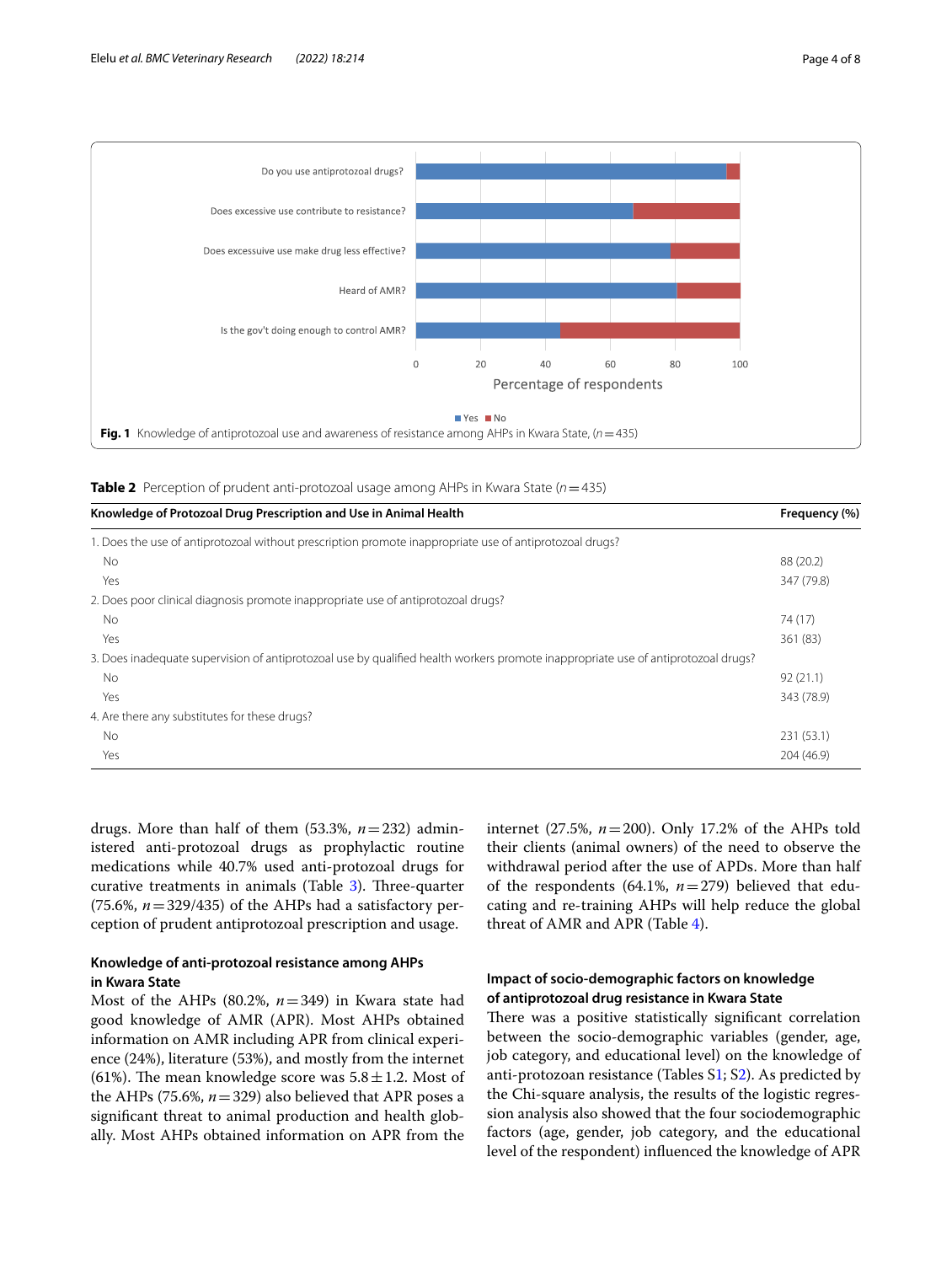<span id="page-4-0"></span>

|                     |  | <b>Table 3</b> Perception of AHPs on antiprotozoal drug prescription |  |
|---------------------|--|----------------------------------------------------------------------|--|
| and usage $(n=435)$ |  |                                                                      |  |

| <b>Variables</b>                                                                                                    | Frequency (%) |
|---------------------------------------------------------------------------------------------------------------------|---------------|
| 1. Has there ever been any observed mortality or side effects after<br>usage of any antiprotozoal drugs on animals? |               |
| No                                                                                                                  | 297 (68.3)    |
| Yes                                                                                                                 | 44 (10.1)     |
| I don't know                                                                                                        | 99 (21.4)     |
| 2. How available are these drugs?                                                                                   |               |
| Readily available                                                                                                   | 378 (86.9)    |
| Scarce                                                                                                              | 20(4.5)       |
| 3. How suitable are these drugs for animal usage?                                                                   |               |
| Suitable                                                                                                            | 364 (83.7)    |
| Not suitable                                                                                                        | 2(0.5)        |
| Better options                                                                                                      | 33 (7.6)      |
| 4. What purpose(s) have these drugs been administered for?                                                          |               |
| Prophylactic                                                                                                        | 232 (53.3)    |
| Curative                                                                                                            | 177 (40.7)    |
| Other purposes                                                                                                      | 23(5.3)       |

among AHPs in Kwara State. Our fndings showed that female AHPs were more likely (OR: 2.17; 95% CI: 0.91, 5.20;  $p < 0.005$ ) to have better knowledge of APR than their male counterparts. AHPs with tertiary education were likely (OR: 2.77; 95% CI: 0.96, 4.99; *p*<0.05) to be more knowledgeable than others. Finally, veterinarians were 3.76 times more likely to have good knowledge of APR than other AHPs (Table [5\)](#page-4-2).

On the other hand, only two of the socio-demographic variables (level of education and job description) signifcantly infuenced the perception of prudent APU among AHPs in Kwara State. AHPs with tertiary education (OR: 1.57; 95% CI: 1.16, 2.99; *p*=0.07) and those that were veterinarians (OR: 3.28; 95% CI: 1.89, 5.68; *p*<0.001) were more likely to have satisfactory perception of prudent APU than others (Table [6\)](#page-5-0).

#### **Discussion**

AMR including antiprotozoal resistance is a public health threat [[1](#page-6-0)]. Controlling AMR must be prioritized to save lives and livelihoods as well as to reduce its economic impact. Two of the fve thematic areas of Nigeria's National Action Plan (NAP) on AMR focused on the creation of awareness among health practitioners (Animal and human health) on prudent antimicrobial usage and Antimicrobial Stewardship programs (AMS) amongst the general public (including health practitioners) [\[22](#page-7-11)].

<span id="page-4-1"></span>**Table 4** Knowledge and perception of AHPs on antiprotozoal drug resistance (*n*=435)

| <b>Knowledge of APR</b>                                                                                                                                                     | Yes $(%)$  | No (%)     | I Do not know (%) |
|-----------------------------------------------------------------------------------------------------------------------------------------------------------------------------|------------|------------|-------------------|
| 1. Have you heard of antiprotozoal drug resistance?                                                                                                                         | 349 (80.2) | 86 (19.8)  | $^{()}$           |
| 2. Does inappropriate use of antiprotozoal drugs put animals at risk?                                                                                                       | 368 (84.6) | 67(15.4)   |                   |
| 3. Do you observe the withdrawal period after the use of anti-protozoal drugs?                                                                                              | 75 (17.2)  | 360 (82.8) |                   |
| 4. Does antiprotozoal drug resistance pose a threat to animal health globally?                                                                                              | 329 (75.6) | 106(24.4)  | 0                 |
| 5. Do you think educating people ignorant on the appropriate antiprotozoal drug use<br>will have a positive effect on decreasing the risk of antiprotozoal drug resistance? | 279 (64.1) | 75(17.2)   | 81 (18.6)         |

<span id="page-4-2"></span>**Table 5** Univariable and multivariable logistic regression analysis of demographic variables that affected the knowledge of APR among AHPs in Kwara state

| Outcome variable                                         | Variable        | <b>Baseline category</b>      |                                      | OR (95% CI)          | P-value | OR (95% CI)            | P-value |
|----------------------------------------------------------|-----------------|-------------------------------|--------------------------------------|----------------------|---------|------------------------|---------|
|                                                          |                 | Univariable analysis          |                                      |                      |         | Multivariable analysis |         |
| Knowledge of anti-<br>protozoal resistance<br>among AHPs | Age             | $18 - 29$                     | $30 - 39$                            | 0.47(0.26, 0.86)     | < 0.001 | 0.36(0.14, 0.96)       | < 0.001 |
|                                                          |                 |                               | $40 - 49$                            | 0.21(0.1091, 0.43)   |         | 0.98(0.25, 3.82)       |         |
|                                                          |                 |                               | >50                                  | 0.17(0.0805, 0.3885) |         | 0.85(0.18, 2.87)       |         |
|                                                          | Gender          | Male                          | Female                               | 1.93(1.11, 3.36)     | < 0.001 | 2.17(0.91, 5.20)       | < 0.001 |
|                                                          | Education       | Primary/Secondary             | Tertiary                             | 9.58 (6.16, 24.64)   | < 0.001 | 2.77 (0.96, 4.99)      | < 0.001 |
|                                                          |                 |                               | No formal education                  | 0.55(0.15, 2.91)     |         | 0.18(0.026, 0.72)      |         |
|                                                          | Job description | Other Animal Health<br>Worker | Veterinarian                         | 1.12(0.67, 3.39)     | < 0.001 | 3.76 (1.26, 9.25)      | < 0.001 |
|                                                          |                 |                               | Clinical year veterinary<br>students | 1.39 (0.97, 2.89)    |         | 2.37(0.81, 4.25)       |         |
|                                                          |                 |                               | Food Animal Producer                 | 0.03(0.01, 0.08)     |         | 0.21(0.072, 0.635)     |         |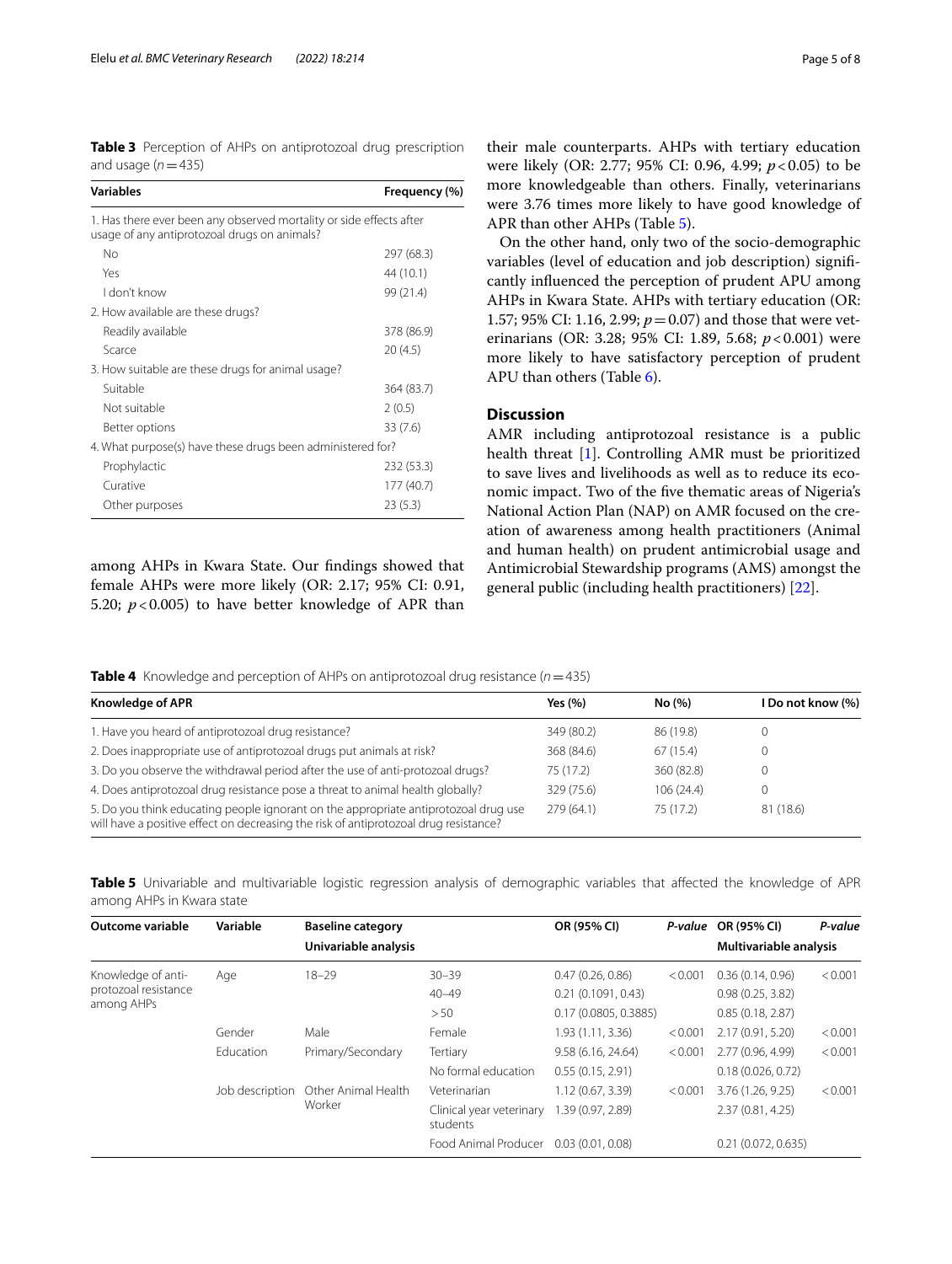| Outcome variable                                           | Variable        | <b>Baseline category</b><br>Univariable analysis |                                      | OR (95% CI)                |         | $P$ -value OR (95% CI)<br><b>Multivariable</b><br>analysis | P-value |
|------------------------------------------------------------|-----------------|--------------------------------------------------|--------------------------------------|----------------------------|---------|------------------------------------------------------------|---------|
| Perception of prudent<br>antiprotozoal usage<br>among AHPs | Age             | $18 - 29$                                        | $30 - 39$                            | $0.63(0.38, 1.04)$ $0.319$ |         | $\overline{\phantom{a}}$                                   |         |
|                                                            |                 |                                                  | $40 - 49$                            | 0.90(0.44, 1.81)           |         |                                                            |         |
|                                                            |                 |                                                  | > 50                                 | 0.69(0.31, 1.54)           |         |                                                            |         |
|                                                            | Gender          | Male                                             | Female                               | 1.17 (0.71, 1.84) 0.572    |         | $\overline{\phantom{a}}$                                   |         |
|                                                            | Education       | Primary/Secondary                                | Tertiary                             | $1.29(1.16, 3.01)$ 0.05    |         | 1.57 (1.16, 2.99)                                          | 0.07    |
|                                                            |                 |                                                  | No formal education                  | 0.55(0.15, 1.01)           |         | 0.18(0.04, 0.72)                                           |         |
|                                                            | Job description | Other Animal Health<br>Worker                    | Veterinarian                         | 4.79 (2.89, 9.12)          | < 0.001 | 3.28 (1.89, 5.68)                                          | < 0.001 |
|                                                            |                 |                                                  | Clinical year veterinary<br>students | 1.39 (0.72, 2.69)          |         | 1.39 (0.74, 2.77)                                          |         |
|                                                            |                 |                                                  | Food Animal Producer                 | 1.48 (0.67, 3.24)          |         | 0.29(0.08, 0.97)                                           |         |

<span id="page-5-0"></span>**Table 6** Univariable and multivariable logistic regression analysis of demographic variables that affected the perception of prudent antiprotozoal usage among AHPs in Kwara state

Our fndings showed that the majority of the respondents were aware that the illicit and un-prescribed use of antiprotozoal drugs makes them less efective, promotes the emergence of APR pathogens, and has severe economic implications for farmers. This is in agreement with several studies that have reported the lack of restriction on access to antimicrobials especially antiprotozoals as a major contributor to the emergence of AMR pathogens  $[19, 23-26]$  $[19, 23-26]$  $[19, 23-26]$  $[19, 23-26]$  $[19, 23-26]$ . To curtail the emergence and spread of multidrug-resistant (MDR) pathogens in Kwara State, Nigeria and other low-and middle-income countries (LMICs), government agencies should improve their regulatory oversight in monitoring veterinary drugs and restricting access to critical antimicrobials [[27](#page-7-14)]. Furthermore, Elelu N. canvassed for the need to involve more veterinarians in the veterinary drug supply chain and emphasized the proper training and certifcation of animal health workers in the veterinary pharmaceutical industry to reduce the unprescribed use of antimicrobials [[28\]](#page-7-15).

Our fndings indicated that although 80% of the AHPs in Kwara state had a good knowledge of APR. This awareness rate is higher than the 49.2% reported by Chukwu et al., among human health workers in Nigeria [[29\]](#page-7-16). In addition, this is higher than the 38% AMR awareness rate and 20% awareness rate reported by Wangmo et al., and Gemeda et al., in Bhutan and Ethiopia respectively [\[30](#page-7-17), [31\]](#page-7-18). Furthermore, our fndings indicated that only 10% of the AHPs in Kwara state had empirically observed treatment failures and side efects (including mortality) after the use of anti-protozoal drugs. This is similar to the report of Gemeda et al., 2020 who reported that only 12% of his respondents in Ethiopia had experienced treatment failures after the use of antimicrobials [\[31\]](#page-7-18).

The prophylactic use of anti-protozoal drugs by more than half of the AHPs in Kwara State can be attributed to the endemic nature of many protozoan parasites and the lack of any protozoal disease control program. For instance, studies have reported several strains of parasites such as *Babesia* sp., *Teileria* sp., *Trypanosoma* sp., *Toxoplasma* sp., *Eimeria* sp., *Cryptosporidium* sp., etc. which have devastated Nigeria's animal health sector [[32](#page-7-19)[–36](#page-7-20)]. Hence, AHPs administer prophylactic treatments against these diseases during their peak period. This is particularly more common and important in poultry production where anti-protozoal drugs (anti-coccidiosis or coccidiostats) are used every two weeks in birds raised in the deep-liter system. Furthermore, the lack of ectoparasiticidal control in most extensively raised animals predisposes them to protozoal diseases. This is one of the main indications for the curative use of anti-protozoal drugs in Kwara State.

Several factors could be responsible for the emergence of anti-protozoal-resistant wild-type strains in livestock populations. These include the under-dosing of commonly administered anti-protozoal drugs, the misuse of anti-protozoal drugs, the use of sub-standard and counterfeit drugs, lack of confrmatory diagnosis of diseases, the lack of surveillance programs, and the lack of disease control intervention programs [\[19,](#page-7-8) [37](#page-7-21)].

The perception of AHPs in Kwara State was good as they knew that APR posed a signifcant threat to animal health globally and that the use of the antimicrobial drug in food-producing animals contributes to the development of resistance in human health. This is similar to the report of Creek and Barrett, 2014 [\[38](#page-7-22)]. However, only a few of the AHPs told their clients (animal owners) of the need to observe the withdrawal period after the use of APDs. The lack of observance of withdrawal periods in animals poses the risk of antimicrobial residues to humans through their products such as meat and milk.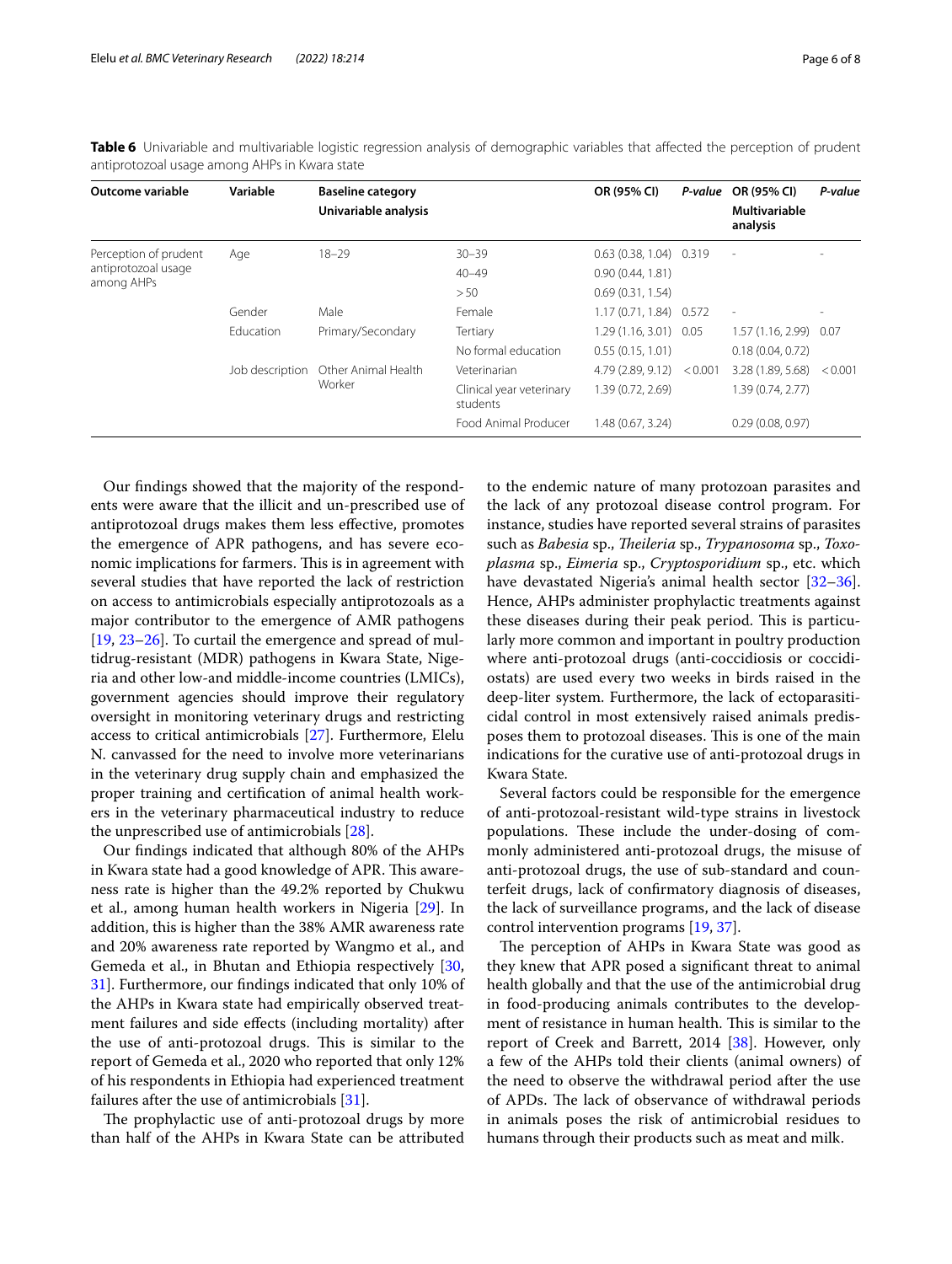To reduce the threat posed by AMR, it is essential to educate and re-train AHPs especially food animal producers and para-veterinarians (other AHPs) on prudent antimicrobial usage, alternatives to antimicrobials (with a focus on the importance of vaccinations, biosecurity, prebiotics, and probiotics) and AMR.

There was a positive statistically significant correlation between the socio-demographic variables of the respondents on their knowledge of anti-protozoan resistance. Our fndings showed that female AHPs were more likely to have better knowledge of APR than their male counterparts. This is similar to the report of Wangmo et al., 2020 who also reported better knowledge among female AHPs in Bhutan [[30](#page-7-17)]. Similarly, veterinarians were likely to be more knowledgeable than other AHPs. This is similar to the report of Chukwu et al., who reported in his national survey in Nigeria that medical officers were more knowledgeable than para-medical officers  $[29]$  $[29]$ . In addition, the level of education of AHPs greatly infuenced their knowledge of AMR and APR. This could be attributed to the fact that highly educated AHPs could have attended training courses on AMR or could have read the literature online about drugs and the development of AMR.

Finally, controlling AMR requires a collaborative, multi-disciplinary approach which must involve awareness creation on AMR, the provision of proper diagnostic and surveillance facilities, and antimicrobial stewardship among AHPs.

Our study has some limitations. The study was conducted in Kwara State; hence the result cannot be representative of other parts of Nigeria. In addition, there is the possibility of misunderstanding the questions by some respondents due to their varying educational levels.

#### **Conclusion**

Protozoan parasites cause signifcant morbidity, mortality, and economic burden in Nigeria. AHPs have abused anti-protozoal drugs and this has resulted in the emergence of anti-protozoal resistant pathogens. There is the need to increase knowledge of AHPs on prudent use of antiprotozoal drugs and to increase the awareness of APR.

#### **Supplementary Information**

The online version contains supplementary material available at [https://doi.](https://doi.org/10.1186/s12917-022-03331-3) [org/10.1186/s12917-022-03331-3](https://doi.org/10.1186/s12917-022-03331-3).

<span id="page-6-8"></span><span id="page-6-7"></span>**Additional fle 1.** Survey material on "Knowledge and perceptions of AHPs on antiprotozoal drugs usage and resistance in Kwara state".

**Additional fle 2: Table S1.** Test of association between socio-demo‑ graphic variables and the perception of prudent APU among AHPs in Kwara State. **Table S2.** Test of association between socio-demographic variables and the knowledge of APR in Kwara State.

#### **Acknowledgements**

We acknowledge Dr. Odetokun Ismail for reviewing the manuscript.

#### **Authors' contributions**

All authors contributed equally to the planning, drafting, and review of the fnal manuscript. The author(s) read and approved the fnal manuscript.

#### **Funding**

No funding was received for this study.

#### **Availability of data and materials**

The dataset generated during the current study will be made available by the corresponding author on reasonable request.

#### **Declarations**

#### **Ethics approval and consent to participate**

The ethical approval for the study was obtained from the ethical review committee of the Faculty of Veterinary Medicine, University of Ilorin, Nigeria (reference number: UERC/FVM/2021/011). Finally, written informed consent was sought from the respondents, and participants could decline participation or opt-out at any time. This study was conducted in accordance with the Helsinki Declaration.

#### **Consent for publication**

Not applicable.

#### **Competing interests**

The authors declare that they have no competing interests.

#### **Author details**

<sup>1</sup> Department of Veterinary Public Health and Preventive Medicine, Faculty of Veterinary Medicine, University of Ilorin, Ilorin, Kwara State, Nigeria. <sup>2</sup> Kwara State Primary Healthcare Development Agency, Ilorin, Kwara State, Nigeria. <sup>3</sup> Department of Veterinary Biochemistry and Physiology, Faculty of Veterinary Medicine, University of Ilorin, Ilorin, Kwara State, Nigeria. <sup>4</sup> Department of Veterinary Services, Kwara State Ministry of Agriculture and Rural Development, Ilorin, Kwara State, Nigeria. <sup>5</sup> Department of Veterinary Public Health and Preventive Medicine, Faculty of Veterinary Medicine, University of Ibadan, Ibadan, Oyo State, Nigeria. <sup>6</sup>Infectious Disease and One Health, Faculty of Pharmaceutical Sciences, Universite de Tours, Tours, France.

#### Received: 14 March 2022 Accepted: 30 May 2022 Published online: 07 June 2022

#### **References**

- <span id="page-6-0"></span>1. World Health Organization. Antimicrobial resistance. Who.int. 2021. Available from: [https://www.who.int/news-room/fact-sheets/detail/antim](https://www.who.int/news-room/fact-sheets/detail/antimicrobial-resistance) [icrobial-resistance](https://www.who.int/news-room/fact-sheets/detail/antimicrobial-resistance). Cited 9 December 2021.
- <span id="page-6-1"></span>2. Liu J. Tackling the global non-prescription use of antibiotics. Lancet Infect Dis. 2020;20(2):169–70.
- <span id="page-6-2"></span>3. Yusuff KB, Yusuf A. Advertising of OTC products in a Nigerian urban setting: content analysis for indications, targets, and advertising appeal. J Am Pharm Assoc. 2009;49(3):432–5.
- <span id="page-6-3"></span>4. Adamu A, Gadanya M, Jalo R, Uthman O, Wiysonge C. Factors influencing non-prescription sales of antibiotics among patent and proprietary medicine vendors in Kano, Nigeria: a cross-sectional study. Health Policy Plan. 2020;35(7):819–28.
- <span id="page-6-4"></span>5. Beargie SM, Higgins CR, Evans DR, Laing SK, Erim D, Ozawa S. The economic impact of substandard and falsifed antimalarial medications in Nigeria. PLoS ONE. 2019;14(8):e0217910.
- <span id="page-6-5"></span>6. Van Boeckel TP, Brower C, Gilbert M, Grenfell BT, Levin SA, Robinson TP, Teillant A, Laxminarayan R. Global trends in antimicrobial use in food animals. Proc Natl Acad Sci USA. 2015;112(18):5649–54.
- <span id="page-6-6"></span>7. Fridkin SK. Increasing prevalence of antimicrobial resistance in intensive care units. Crit Care Med. 2001;29(4):N64–8.
- 8. Lee S, Mir RA, Park SH, Kim D, Kim HY, Boughton RK, Morris JG Jr, Jeong KC. Prevalence of extended-spectrum β-lactamases in the local farm